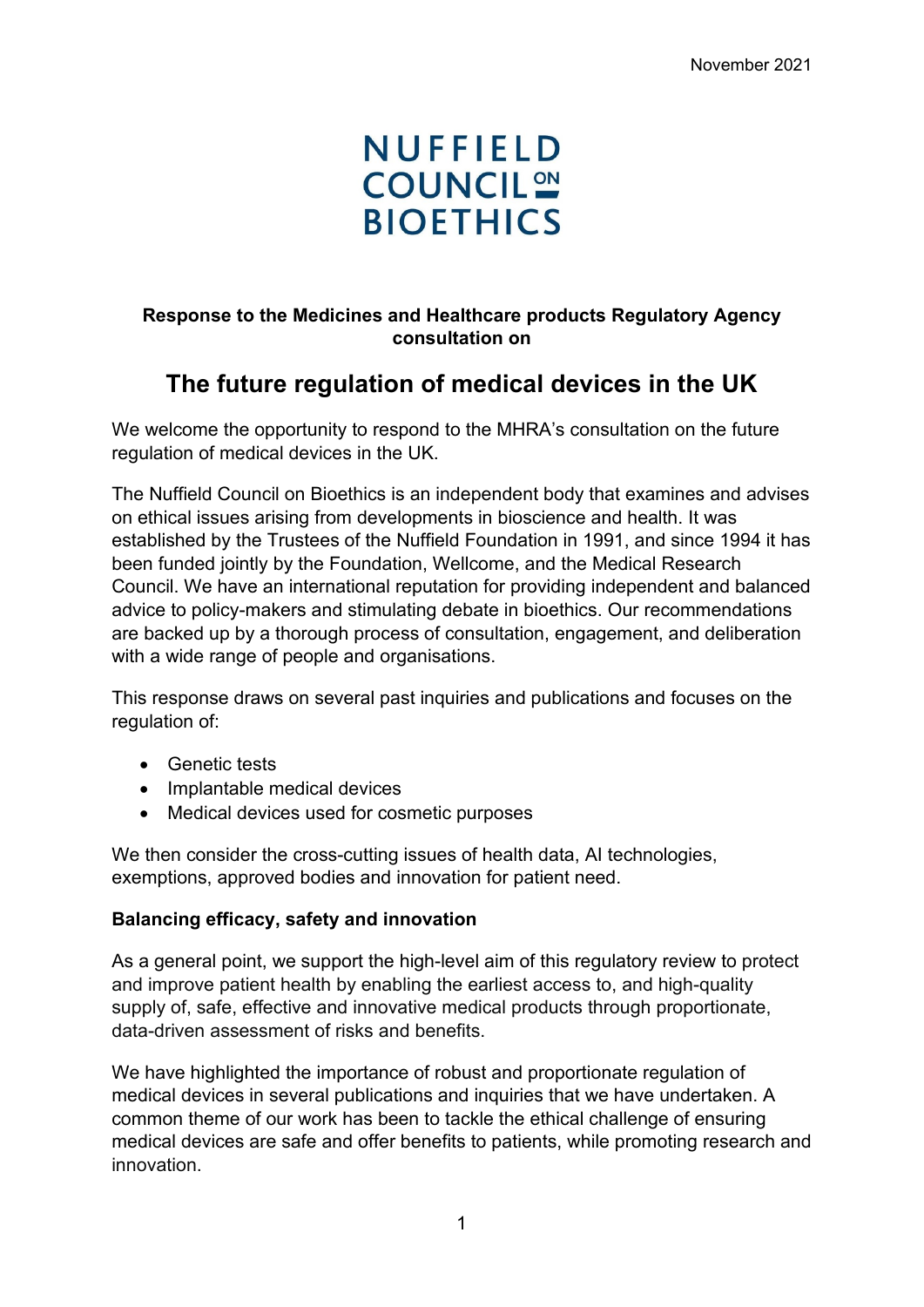In the report of our inquiry on medical profiling and online medicine, [1](#page-1-0) we identified five ethical values as being important when considering developments in this area. These are:

- 1. Private information should be safeguarded.
- 2. Individuals should be able to pursue their own interests in their own way.
- 3. The state should act to reduce harm.
- 4. Public resources should be used fairly and efficiently.
- 5. Social solidarity sharing risks and working together to protect the vulnerable – should inform public policy.

These ethical values often conflict with one another. However, all are important and no one value invariably trumps another. In our report, we attempt to soften the conflicts between these ethical values by seeking to align them as much as possible and making recommendations that are evidence-based, proportionate and feasible.

# **Genetic tests**

The consultation raises questions relevant to genetic tests in several chapters including:

Chapter 3: Economic Operators

- Introducing requirements for persons selling medical devices at a distance via electronic means e.g. via websites and app stores
- Regulating the claims made about medical devices to ensure that any such claims accurately reflect their safety, performance and intended purpose

Chapter 7: Clinical Investigation / Performance Studies

- Requiring documented evidence of scientific validity, and analytical and clinical performance data for IVDs
- Introducing requirements for IVD performance studies to ensure consistency, appropriate data collection and protect any study participants from harm
- New requirements for clinical evidence for an IVD, including a requirement to update the clinical evidence throughout the lifecycle of an IVD, e.g. through monitoring of scientific and practice developments
- Introducing post-market surveillance plans, which outline how information is to be collected and assessed
- Clarifying requirements for reporting of serious incidents and field safety corrective actions

<span id="page-1-0"></span><sup>1</sup> Nuffield Council on Bioethics (2010) Medical profiling and online medicine: the ethics of 'personalised healthcare' in a consumer age, available at: <http://nuffieldbioethics.org/project/personalised-healthcare-0>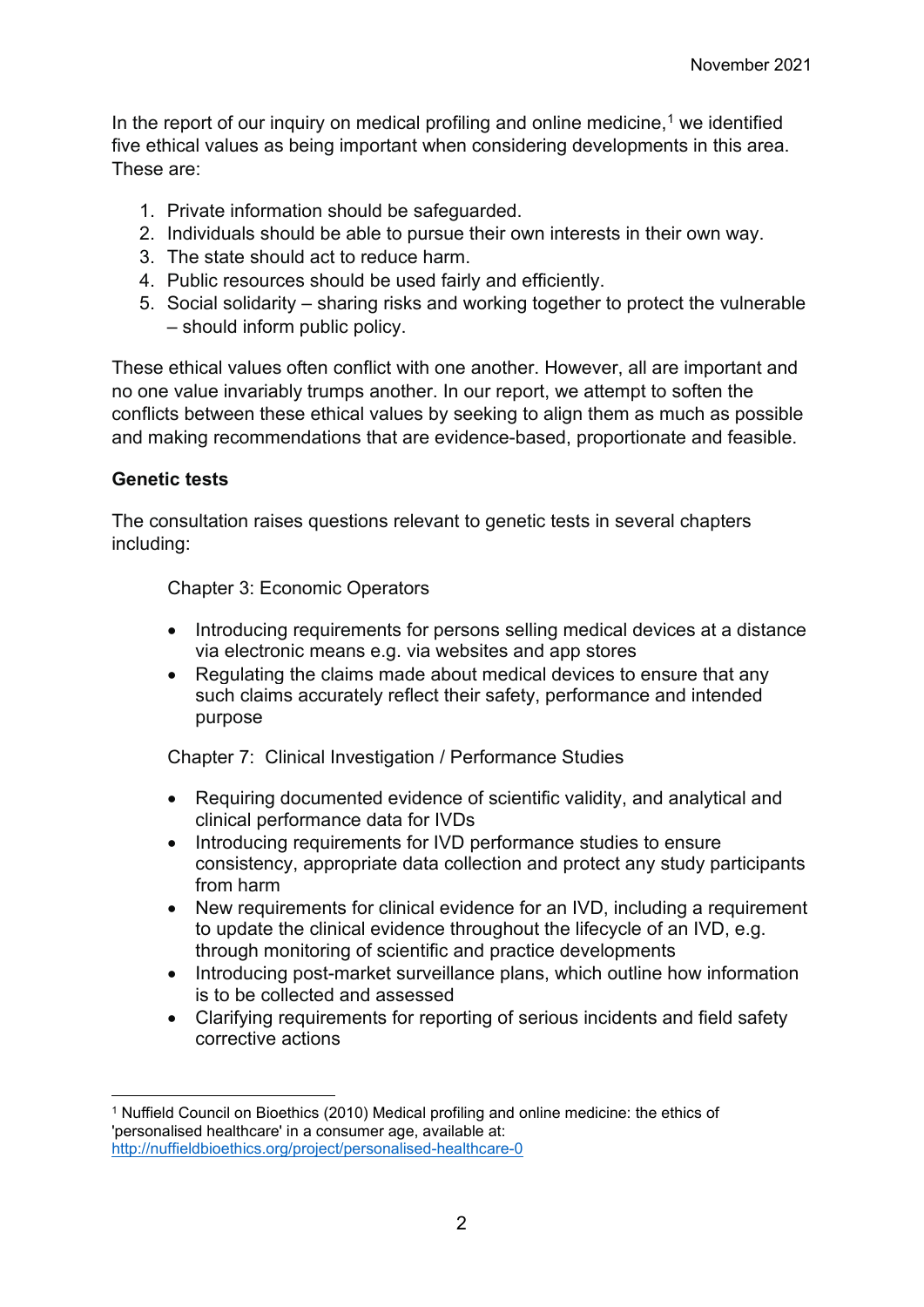Chapter 9: In vitro Diagnostic Medical Devices

- Increasing the level of scrutiny applied to IVD devices, by amending IVD classification, to drive greater patient safety
- Requiring users of genetic tests to be provided with the appropriate information on the nature, significance and implications of their test

Our comments on genetic tests focus on those available to consumers directly through the internet or through private hospitals and clinics (as opposed to those available through the NHS).

In 2019, we asked the House of Commons Science and Technology Committee to examine the benefits and risks associated with direct-to-consumer genetic testing, which it did.<sup>[2](#page-2-0)</sup> The report of the Committee's inquiry, published in June 2021, makes a number of important recommendations that we strongly support. [3](#page-2-1) We are pleased that the MHRA is exploring several matters raised in the Committee's report in this consultation.

#### *Performance of commercially available genetic testing*

We have concerns about the accuracy and clinical utility of direct-to-consumer tests that provide health profiling information. Several genetic testing companies offer genetic health risk tests for conditions such as Parkinson's disease, late-onset Alzheimer's disease, and hereditary hemochromatosis. This is based on the presence or absence of certain genetic variants in the sample. The tests often do not include all of the genes or variants that have been associated with these conditions. In addition, clinical geneticists are discovering that some gene variants identified in symptomatic patients may have very different implications when those exact same variants are found in apparently healthy members of the general population. [4](#page-2-2)

Some manufacturers of non-invasive prenatal testing (NIPT) offer to test for genetic variations such as sex aneuploidy and microdeletions. These have not been widely researched, meaning that there is little or unreliable information available on test accuracy for potential customers. Where information about test performance is

[https://www.nuffieldbioethics.org/news/nuffield-council-on-bioethics-welcomes-select-committee](https://www.nuffieldbioethics.org/news/nuffield-council-on-bioethics-welcomes-select-committee-report-on-direct-to-consumer-genomic-testing)[report-on-direct-to-consumer-genomic-testing;](https://www.nuffieldbioethics.org/news/nuffield-council-on-bioethics-welcomes-select-committee-report-on-direct-to-consumer-genomic-testing) House of Commons Science and Technology Committee (2021) Direct-to-consumer genomic testing, available at:

<https://publications.parliament.uk/pa/cm5802/cmselect/cmsctech/94/9402.htm>

<span id="page-2-0"></span><sup>2</sup> Nuffield Council on Bioethics (2019) 'Commercial genomics' chosen for a new inquiry by the House of Commons Science and Technology Committee following Nuffield Council proposal, available at: [https://www.nuffieldbioethics.org/news/commercial-genomics-chosen-inquiry-house-commons](https://www.nuffieldbioethics.org/news/commercial-genomics-chosen-inquiry-house-commons-science-technology)[science-technology](https://www.nuffieldbioethics.org/news/commercial-genomics-chosen-inquiry-house-commons-science-technology)

<span id="page-2-1"></span><sup>3</sup> Nuffield Council on Bioethics (June 2021) Nuffield Council on Bioethics welcomes Select Committee report on direct-to-consumer genomic testing, available at:

<span id="page-2-2"></span><sup>4</sup> Wright CF, West B, Tuke M, et al. (2019) Assessing the pathogenicity, penetrance, and expressivity of putative disease-causing variants in a population setting. Am J Hum Genet;104:275-86; Nuffield Council on Bioethics (2019) Submission to the House of Commons Science and Technology Committee inquiry on commercial genomics, available at:

[https://www.nuffieldbioethics.org/assets/pdfs/Nuffield-response-to-ST-Committee-inquiry-on](https://www.nuffieldbioethics.org/assets/pdfs/Nuffield-response-to-ST-Committee-inquiry-on-commercial-genomics-April-2019-FINAL.pdf)[commercial-genomics-April-2019-FINAL.pdf](https://www.nuffieldbioethics.org/assets/pdfs/Nuffield-response-to-ST-Committee-inquiry-on-commercial-genomics-April-2019-FINAL.pdf)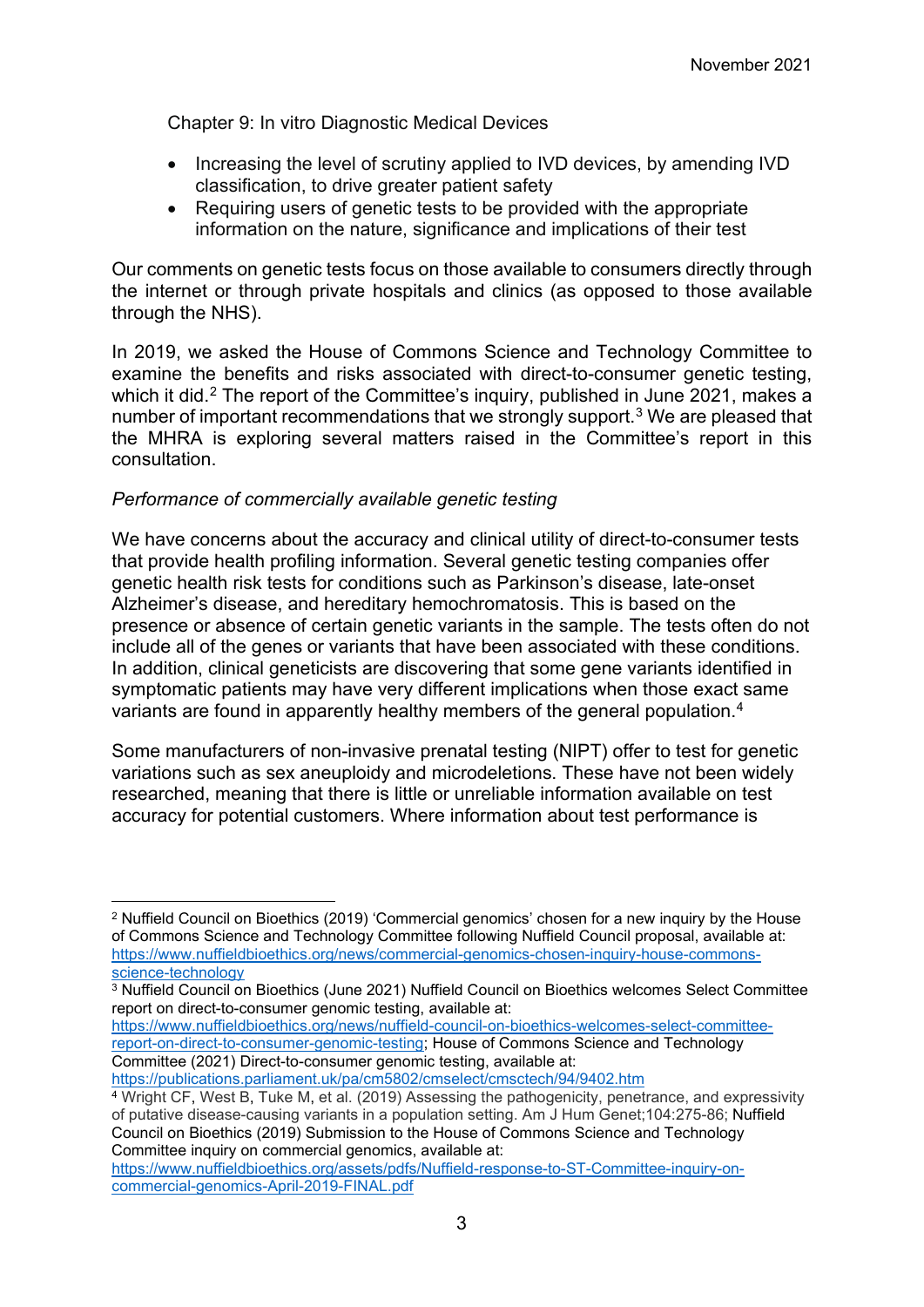available, often the accuracy of NIPT for these other variations is low and the chance that a result is false is high. $5$ 

Therefore, as well as potential benefits, there are potential costs and harms associated with commercial genomic testing. These include: consequences for individuals if: a) results are inaccurate or hard to interpret and/or poorly supported by robust research; b) nothing can be done; c) unnecessary follow-up testing and treatment is carried out; d) inaccurate risk assessments lead to false reassurance or misplaced anxiety; and d) results lead to stigma or information abuse or other effects that may be regretted.

NIPT is usually accessed through a private hospital or health clinic. However, some companies allow pregnant women to order NIPT directly through their websites. This kind of service could enable cheaper and quicker to access NIPT. However, there are concerns that, without ready access to a healthcare professional, direct-toconsumer NIPT might increase the risk of the limitations and implications of NIPT not being fully understood, high chance results being misinterpreted, and women feeling unsupported. Given the high potential for harm, we recommend that NIPT should only be offered as part of an inclusive package of care that should include, at a minimum, pre- and post-test counselling and follow-up invasive diagnostic testing if required. We do not support the provision of NIPT on a direct-to-consumer basis if these services are not available as part of the package.

We support the recommendation of the Science and Technology Committee that: "The Government should consider the case for amending the regulation of genomic tests provided directly to consumers, to require medical supervision or the provision of genetic counselling for at least some types of genomic testing offered directly to consumers."

*We strongly support amending the IVD classification rules to increase the level of scrutiny applied to genetic tests, including providing additional detail on the content and scope of a clinical evaluation, as well as the processes for conducting and documenting a clinical evaluation. We agree that confirmation of conformity of a genetic test with the UK medical devices regulations should be based on scientific validity, analytical and clinical performance data. We urge the MHRA to also consider whether some genetic tests should only be offered with the support of a suitably qualified healthcare professional.*

#### *The provision of information to consumers*

We raised the issue of misleading information about genetic tests being provided to consumers over 10 years ago. In our report on medical profiling in 2010, we recommended that responsible authorities pay more attention to whether genetic test providers are making clinical claims for their products, even if implied rather than explicit.<sup>[6](#page-3-1)</sup>

<span id="page-3-0"></span><sup>5</sup> Nuffield Council on Bioethics (2017) Non-invasive prenatal testing: ethical issues, available at: <http://nuffieldbioethics.org/project/non-invasive-prenatal-testing>

<span id="page-3-1"></span><sup>6</sup> Nuffield Council on Bioethics (2010) Medical profiling and online medicine: the ethics of 'personalised healthcare' in a consumer age, available at: <http://nuffieldbioethics.org/project/personalised-healthcare-0>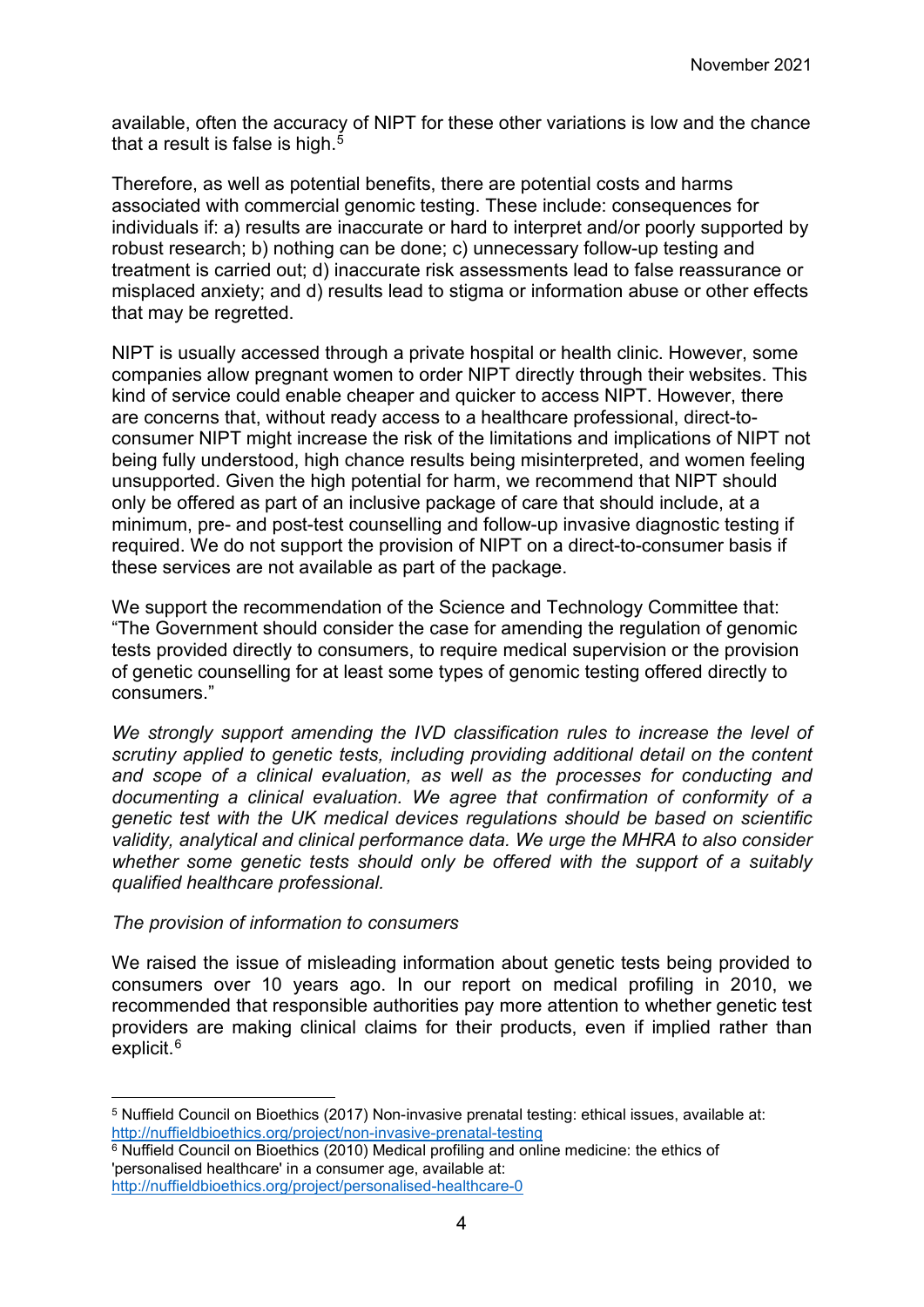In the context of NIPT, the ability of women and couples to make informed choices may be hampered if there is a lack of accurate, balanced, non-directive information about the test and the condition being tested for. Research has suggested that there is a widespread lack of high-quality information provided by NIPT manufacturers and private hospitals and clinics on their websites and in their patient leaflets.[7](#page-4-0)

We recommend that all NIPT providers, including manufacturers and private hospitals and clinics, should provide accurate, balanced and up-to-date information for pregnant women and couples about the benefits and limitations of NIPT and the conditions being tested for in a variety of formats. We have produced guidance for manufacturers and healthcare providers on the information they should include on their websites and patient leaflets about NIPT.<sup>[8](#page-4-1)</sup>

In three Advertising Standards Authority rulings against providers of NIPT in 2019, each provider was judged to have misled consumers by quoting 99% 'detection rates'.[9](#page-4-2) The Committee of Advertising Practice followed up with an Enforcement Notice requiring NIPT providers to avoid quoting 'detection rate' figures. If a detection rate figure is quoted, it must be accompanied by a robust Positive Predictive Value figure and an explanation of both terms. In addition, providers must not refer to NIPT as 'diagnostic'.[10](#page-4-3)

It is not clear whether all NIPT providers are now meeting the requirements of the Enforcement Notice. In June 2021, the House of Commons Science and Technology Committee recommended that the Advertising Standards Authority should review, within the following year, the marketing materials used by companies offering other genomic tests directly to consumers, focusing in particular on the clinical performance implied by the tests compared with their actual performance.<sup>[11](#page-4-4)</sup>

*We strongly support amending the UK medical devices regulations to prohibit, insofar as they are not adequately prohibited in other legislation, the use of text, names, trademarks, disclaimers, pictures, images, videos and figurative or other signs that may mislead the user or the patient with regard to its intended purpose and the safety and performance of the medical device. We also strongly support introducing requirements around the information and data provided to individuals on the nature, significance, and implications of genetic tests.*

<span id="page-4-0"></span> $7$  Skirton H, Goldsmith L, Jackson L, Lewis C and Chitty LS (2015) Non-invasive prenatal testing for aneuploidy: a systematic review of Internet advertising to potential users by commercial companies and private health providers Prenatal diagnosis 35: 1167-75; Nuffield Council on Bioethics (2017) Non-invasive prenatal testing: ethical issues, available at: [http://nuffieldbioethics.org/project/non](http://nuffieldbioethics.org/project/non-invasive-prenatal-testing)[invasive-prenatal-testing](http://nuffieldbioethics.org/project/non-invasive-prenatal-testing)

<span id="page-4-1"></span><sup>8</sup> Nuffield Council on Bioethics (2017) Guidance for manufacturers and healthcare providers. Information to include on your website and patient leaflets about non-invasive prenatal testing (NIPT) [https://www.nuffieldbioethics.org/publications/non-invasive-prenatal-testing/guidance-for](https://www.nuffieldbioethics.org/publications/non-invasive-prenatal-testing/guidance-for-manufacturers-and-healthcare-providers)[manufacturers-and-healthcare-providers](https://www.nuffieldbioethics.org/publications/non-invasive-prenatal-testing/guidance-for-manufacturers-and-healthcare-providers)

<span id="page-4-2"></span> $\frac{9}{9}$  CAP News (16 Jan 2020) Non-Invasive Prenatal Testing (NIPT) – A look at the ASA's rulings, available at: [https://www.asa.org.uk/news/non-invasive-prenatal-testing-nipt-a-look-at-the-asa-s](https://www.asa.org.uk/news/non-invasive-prenatal-testing-nipt-a-look-at-the-asa-s-rulings.html)[rulings.html](https://www.asa.org.uk/news/non-invasive-prenatal-testing-nipt-a-look-at-the-asa-s-rulings.html)

<span id="page-4-3"></span><sup>10</sup> Committee of Advertising Practice (2020) Enforcement Notice: Advertising Non-invasive Prenatal Testing, available at:<https://www.asa.org.uk/resource/enforcement-notice-nipt.html>

<span id="page-4-4"></span><sup>11</sup> House of Commons Science and Technology Committee (2021) Direct-to-consumer genomic testing, available at:<https://publications.parliament.uk/pa/cm5802/cmselect/cmsctech/94/9402.htm>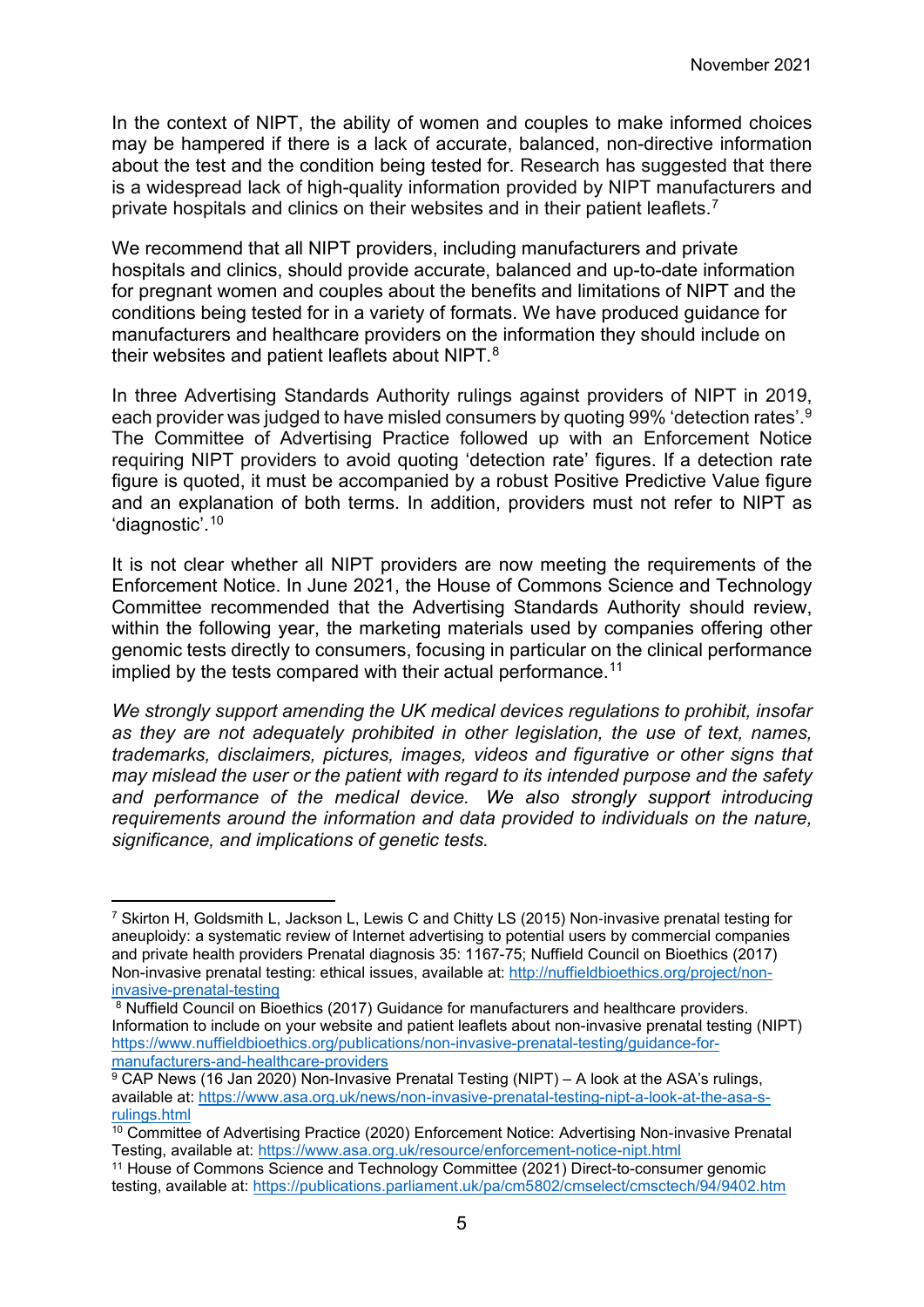#### *Genetic testing of children*

Parents in the UK and elsewhere might be able to access whole genome and exome sequencing for their children through commercial providers in the future. Although not covered in any UK laws or regulations, national and international professional guidance recommends that childhood screening for genetic conditions usually should be undertaken only when there is potential for clinical benefit to the child while they are still a child. If the clinical benefits do not accrue until they are older, then it is generally recommended that screening is delayed until the young person can decide for him/herself when, or whether, to be screened.<sup>[12](#page-5-0)</sup>

In its Framework of Principles for direct-to-consumer genetic testing services, the Human Genetics Commission states:

"Genetic tests in respect of children when, according to applicable law, that child does not have capacity to consent should normally be deferred until the attainment of such capacity, unless other factors indicate that testing during childhood is clinically indicated. If postponement would be detrimental to the child's health, or the management of the child's health may be altered significantly depending on the test result, then testing should be organised by a health professional who has responsibility for ensuring that any medical intervention or screening indicated will be arranged and proper arrangements made for any subsequent care."[13](#page-5-1)

*We support amending UK medical devices regulations to clarify that a medical device must comply with the UK medical devices regulations if it is sold or provided at a distance through electronic means. However, for medical devices used for certain purposes – such as NIPT and genetic testing of children – we think this does not go far enough. We suggest the regulation of direct-to-consumer NIPT and genetic testing of children should be strengthened in order that it meets ethical and professional standards, for example by stipulating that NIPT should only be offered within an inclusive package of care and that genetic testing of children should only be undertaken when it is clinically indicated.*

#### **Implantable medical devices**

The consultation raises questions relevant to medical implants in several chapters including:

#### Chapter 3: Economic Operators

<span id="page-5-0"></span><sup>12</sup> Nuffield Council on Bioethics (2018) Bioethics briefing note: Whole genome sequencing of babies, Box 2, available at: [https://www.nuffieldbioethics.org/publications/whole-genome-sequencing-of](https://www.nuffieldbioethics.org/publications/whole-genome-sequencing-of-babies)[babies;](https://www.nuffieldbioethics.org/publications/whole-genome-sequencing-of-babies) Friedman JM et al (Global Alliance for Genomics and Health) (2017) Genomic newborn screening: public health policy considerations and recommendations BMC Medical Genomics 10:9; Howard HC et al. (European Society of Human Genetics, the Human Genome Organisation Committee on Ethics, Law and Society, the PHG Foundation and the P3G International Paediatric Platform) (2015) Whole-genome sequencing in newborn screening? A statement on the continued importance of targeted approaches in newborn screening programmes. European Journal of Human Genetics 23, 1593–1600; British Society for Human Genetics (2010) Report on the Genetic Testing of Children.

<span id="page-5-1"></span><sup>13</sup> Human Genetics Commission (2010) A Common Framework of Principles for direct-to-consumer genetic testing services, available at:<https://www.cellmark.co.uk/media/1218/hgcprinciples.pdf>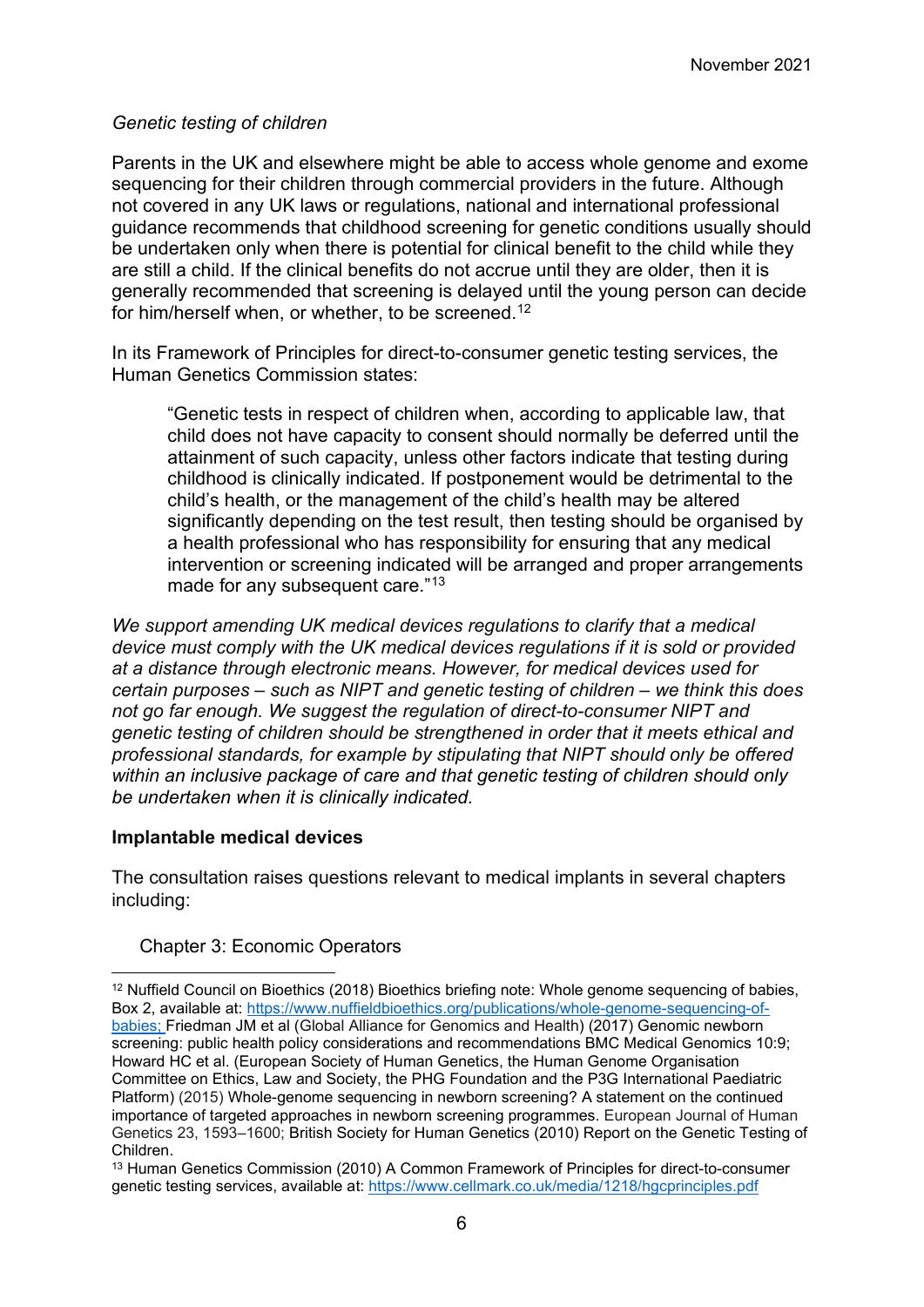• Requiring manufacturers to hold liability insurance to ensure adequate compensation of those adversely impacted by a medical device

Chapter 4: Registration and UDI

- Bringing together all the information about medical devices on the market in a single database to enhance transparency and market surveillance
- Expanding and publishing medical device registration information

#### Chapter 11: Implantable Devices

- Expanding the scope of regulation to include temporarily implanted devices
- Up-classifying certain implantable devices
- Introducing more stringent pre- and post-market requirements, including reducing the reliance on equivalence in the assessment of implantable medical devices and introducing a requirement for implant information to be provided to patients
- Introducing more controlled access to implantable medical devices
- Increasing the level of information the MHRA captures and shares about implantable medical devices

High-profile incidents involving implantable devices, such as the recall of a type of hip implant which failed in a large number of patients, have triggered calls for regulatory change. Problems highlighted by critics include low requirements for the safety and efficacy of implants and insufficient oversight of notified bodies.<sup>[14](#page-6-0)</sup>

#### *Efficacy and safety*

Some features of medical implants create challenges for assessing their efficacy and safety while ensuring timely access for patients. In clinical trials of medicines, the medicine can be given in small doses initially and the trial can be stopped at any time. In contrast, medical implants cannot be gradually introduced and once implanted they can be difficult or risky to remove. How well an implant works might also depend on other factors, such as the selection of patients, and the skill and experience of the surgeon. Because implants are often designed to stay in the body for many years, the timeframe for fully testing their lifetime safety and efficacy is often much longer than for medicines.

Uncertainty about, or a lack of evidence on, the long-term effects of implants can make it difficult for patients and doctors to make decisions about their use. Implants that incorporate software might change or be upgraded after implantation, adding to the difficulty of predicting outcomes for patients in the long term. Uncertainty does not necessarily mean informed consent cannot be given by patients. However, in

<span id="page-6-0"></span><sup>14</sup> Nuffield Council on Bioethics (2019) Bioethics briefing note: Medical implants, available at: [https://www.nuffieldbioethics.org/publications/medical-implants;](https://www.nuffieldbioethics.org/publications/medical-implants) House of Commons Science and Technology committee (2012) Regulation of medical devices in the UK and EU, available at: <https://publications.parliament.uk/pa/cm201213/cmselect/cmsctech/163/163.pdf>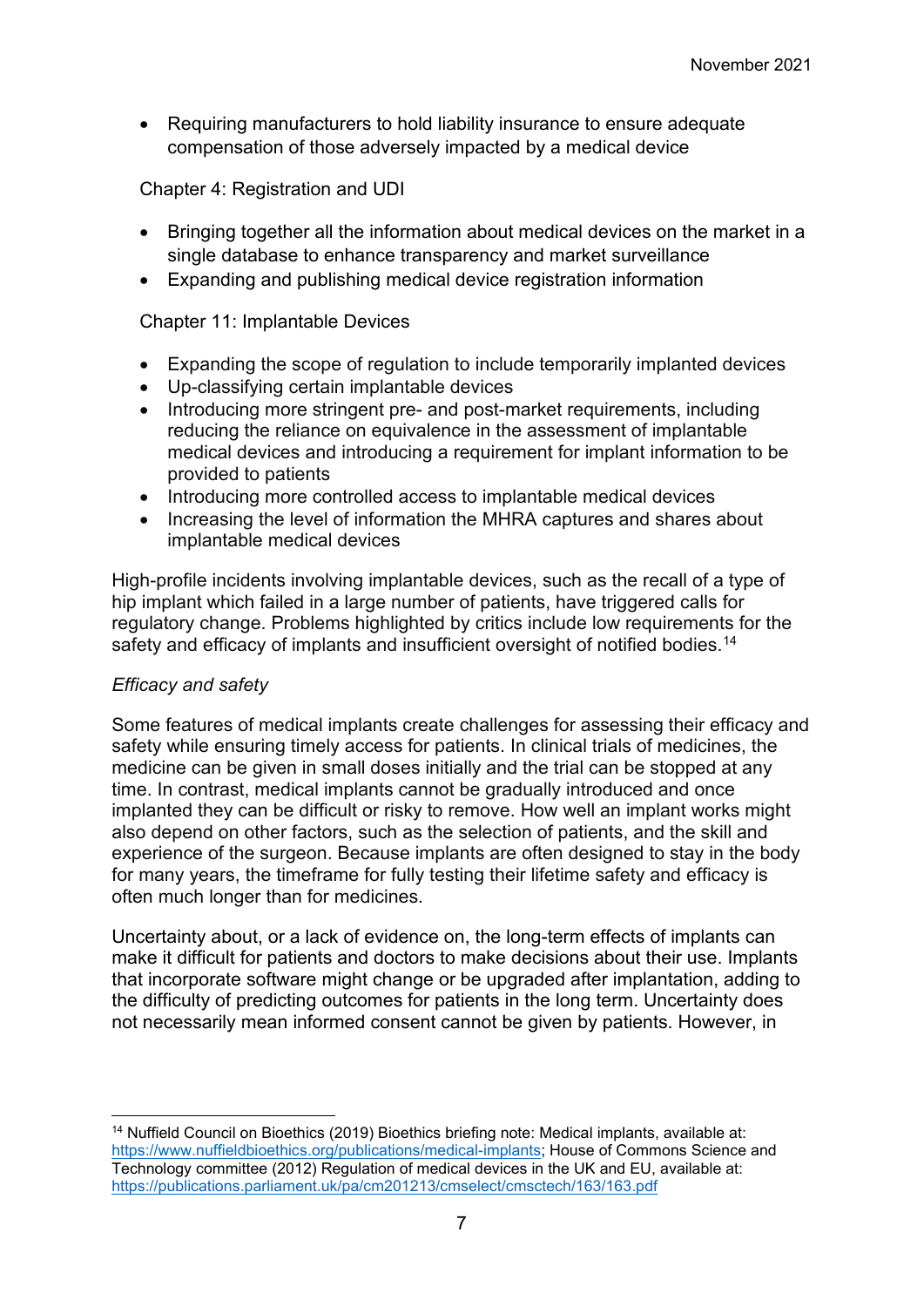some cases patients have felt they were not adequately alerted to known risks associated with implants.[15](#page-7-0)

*We support the consideration of introducing more stringent pre-market scrutiny and post-market surveillance for implantable medical devices. The challenges involved in assessing the efficacy and safety of medical implants place responsibilities on manufacturers, regulatory bodies, and healthcare professionals to ensure that implants are used in a responsible and trustworthy manner, and are carefully monitored to ensure that any problems are discovered early.*

#### *A database for medical devices*

Registries, or joining up data from different sources, can play an important role in monitoring the safety and efficacy of implants.<sup>[16](#page-7-1)</sup> For example, the National Joint Registry (NJR) provides early warning for patient safety issues associated with joint replacements and a means of re-contacting patients if issues arise. NICE has recommended that a national registry of surgery for urinary incontinence and pelvic organ prolapse should be established, which would monitor all uses of vaginal mesh.[17](#page-7-2) The Royal College of Surgeons has recommended the establishment of a UK-wide registry to track all new interventional procedures and implants, with independent oversight and review. [18](#page-7-3)

The EU Medical Devices Regulation requires that all medical implants should be registered on EUDAMED, an EU-wide database, with a summary of performance and clinical data. However, commercial confidentiality is protected under the Regulation and full transparency about how implants have been approved, and about adverse events, is not required. There are calls for full clinical data to be made available to patients and clinicians.[19](#page-7-4)

*A single Great Britain database of medical devices, as proposed in the consultation document, could improve transparency around the evidence base for devices before and after they are approved and provide early warning for patient safety issues. Before introducing such a database, the MHRA should look to EUDAMED for any lessons that can be learned.*

#### *Liability when something goes wrong*

If medical implants fail or cause harm, manufacturers can be held responsible under consumer safety legislation. In 2018, over 300 UK patients whose hip implants had failed brought legal action against the manufacturer under the Consumer Protection Act 1987. DePuy, the manufacturer, separately agreed to pay the NHS to cover the cost of monitoring and operating on patients. There have been calls for the

<span id="page-7-0"></span><sup>15</sup> Nuffield Council on Bioethics (2019) Bioethics briefing note: Medical implants, available at: <https://www.nuffieldbioethics.org/publications/medical-implants>

<span id="page-7-1"></span> $16$  Nuffield Council on Bioethics (2019) Bioethics briefing note: Medical implants, available at: <https://www.nuffieldbioethics.org/publications/medical-implants>

<span id="page-7-2"></span><sup>17</sup> NICE (2019) Urinary incontinence and pelvic organ prolapse in women: management, available at <https://www.nice.org.uk/guidance/ng123/chapter/Recommendations>

<span id="page-7-3"></span><sup>&</sup>lt;sup>18</sup> Royal College of Surgeons (2018) Future of surgery, available at: <https://futureofsurgery.rcseng.ac.uk/>

<span id="page-7-4"></span><sup>&</sup>lt;sup>19</sup> Allan C et al. (2018) Europe's new device regulations fail to protect the public  $BMJ$  363.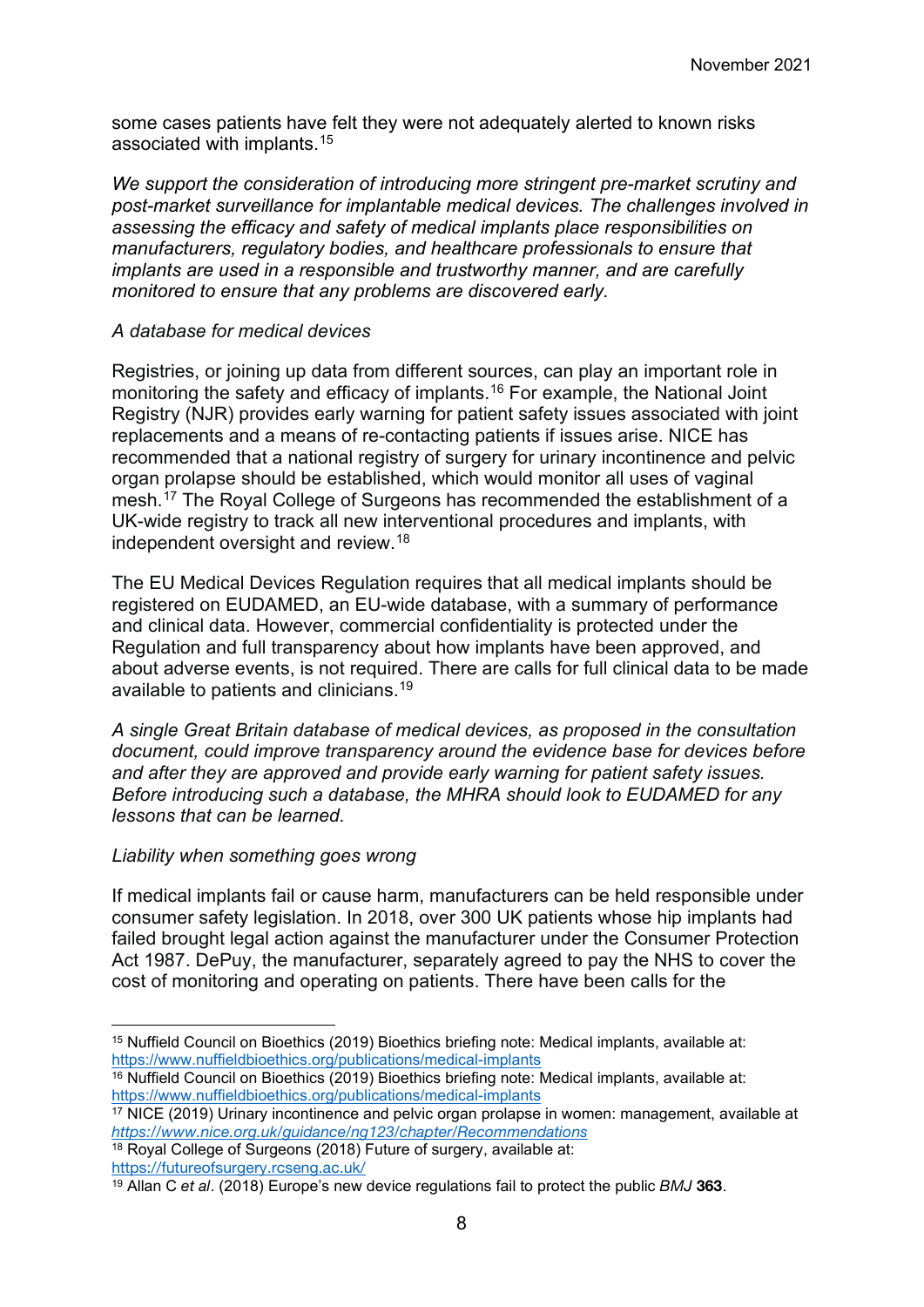Government to create a no-fault compensation scheme for those injured by defective medical devices, funded by manufacturers.[20](#page-8-0)

Sometimes medical implants are modified by patients themselves. For example, the project #OpenAPS is developing ways of connecting a continuous glucose sensor and insulin pump to form a closed loop system that automatically maintains safe glucose levels in people with diabetes. Instructions for how to modify devices are shared online so that it can be replicated by others. This kind of practice raises questions about liability and responsibility if something goes wrong. For example, while a user might be held responsible for modifying an implant counter to the manufacturer's instructions, the possibility of hacking the implant might be attributed to a security vulnerability for which the manufacturer might be liable.

*Any exploration of a requirement for manufacturers to hold liability insurance to ensure adequate compensation of those adversely impacted by a medical device should consider the implications of devices being modified by patients.*

#### **Medical devices used for cosmetic purposes**

The consultation raises questions relevant to devices with cosmetic purposes in Chapter 1: Scope of the regulations (Section 2).

Our inquiry on cosmetic procedures concluded that, in the absence of physical health benefits, the regulation of invasive cosmetic products and procedures should require the demonstration of both safety and effectiveness with respect to their claimed outcomes. It seems likely that most users or prospective users of procedures base their decisions on the assumption that such checks have been made.

Before invasive products and procedures can be made publicly available, manufacturers and providers should be required to demonstrate good quality safety and effectiveness data, just as would be required for any pharmaceutical product posing an equivalent physical risk. First and foremost, this approach should apply to the products used in invasive cosmetic procedures, where EU and UK regulation has historically been far too lax. Devices such as dermal fillers, cosmetic implants, and liposuction equipment should be regulated on the same basis as medical devices.

We recommended that the Department of Health and Social Care and the MHRA develop a UK approach to the regulation of cosmetic devices based on the need proactively to demonstrate both safety and effectiveness with respect to their claimed benefits through clinical trial data and robust outcome measures. Marketing authorisation should be dependent on commitments to collect and publish long-term outcome data.[21](#page-8-1)

<span id="page-8-0"></span><sup>20</sup> Leigh Day (26 November 2018) Leading medical devices lawyer calls for 'Nordic style' compensation scheme for patients, available at: [https://www.leighday.co.uk/latest](https://www.leighday.co.uk/latest-updates/news/2018-news/leading-medical-devices-lawyer-calls-for-nordic-style-compensation-scheme-for-patients/)[updates/news/2018-news/leading-medical-devices-lawyer-calls-for-nordic-style-compensation](https://www.leighday.co.uk/latest-updates/news/2018-news/leading-medical-devices-lawyer-calls-for-nordic-style-compensation-scheme-for-patients/)[scheme-for-patients/](https://www.leighday.co.uk/latest-updates/news/2018-news/leading-medical-devices-lawyer-calls-for-nordic-style-compensation-scheme-for-patients/)

<span id="page-8-1"></span><sup>21</sup> Nuffield Councils on Bioethics (2017) Cosmetic procedures: ethical issues, available at: <https://www.nuffieldbioethics.org/publications/cosmetic-procedures>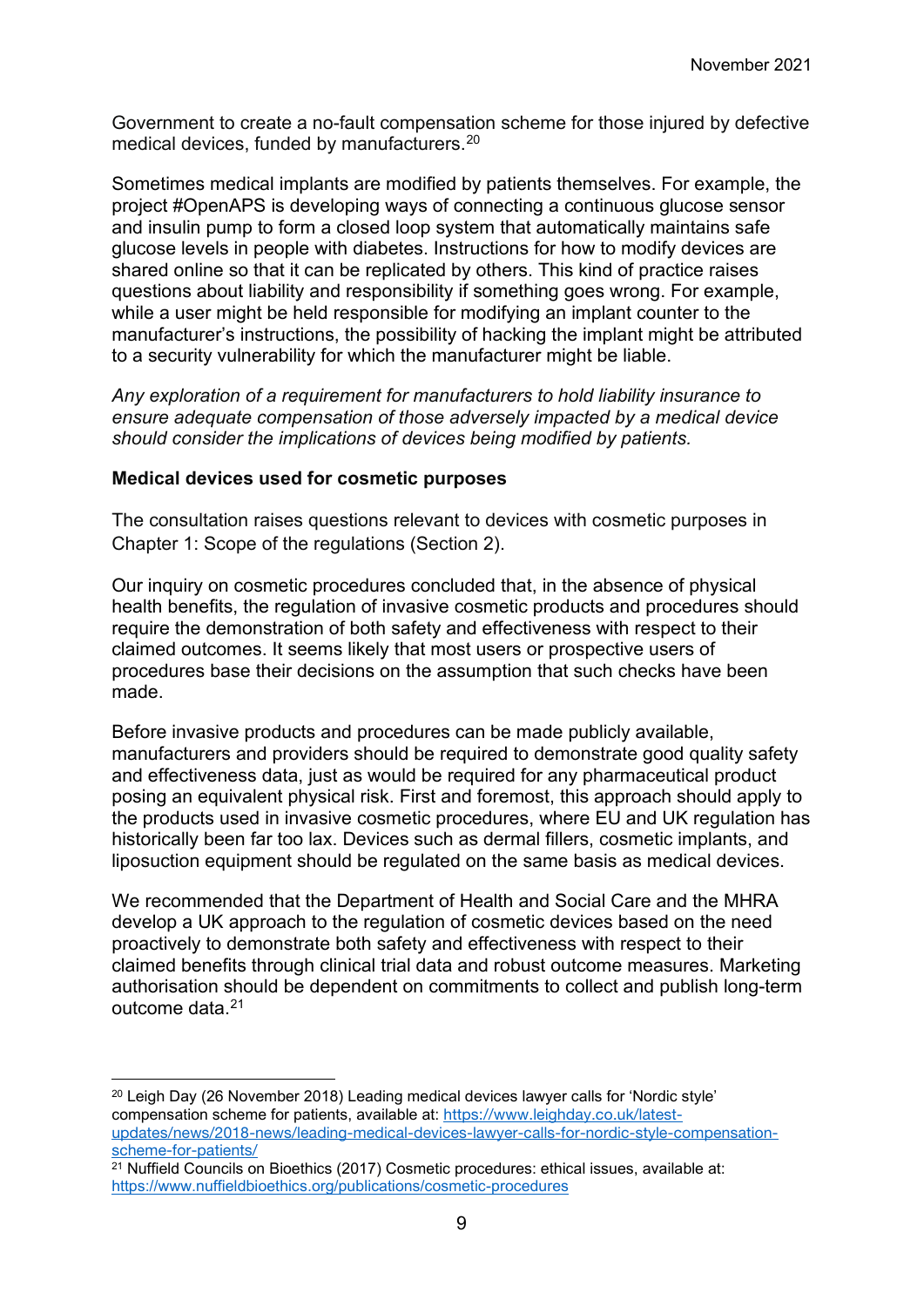*We strongly support broadening the scope of the UK medical devices regulations to include devices used for cosmetic purposes (and without a medical purpose) with similar risk profiles to medical devices.*

#### **Cross-cutting issues**

#### **Health data**

Medical devices that are connected, sometimes called 'smart' devices, communicate wirelessly with external devices. This type of device includes pacemakers, implantable defibrillators, and neurostimulators, which monitor and automatically deliver treatment in response to changes in the body. They can store, collect, process, and transmit data about the patient and the implant, and receive instructions and software updates. Data might be transmitted from the device when the patient is in hospital, or via the internet to allow remote control and monitoring of the patient.

Devices that collect and transmit data raise questions about who should have access to, control or own data, and about infringements of privacy for patients. In some cases, data from devices are collected by the manufacturer and shared with healthcare professionals. Patients do not necessarily have access to the data – even though they relate to their own health status – and often do not have the ability to control the functionality of their device. [22](#page-9-0)

Data collected by devices could be of interest to actors outside the healthcare system. In a US criminal court case, data collected by a defendant's pacemaker were obtained by prosecutors using a search warrant and used as evidence to convict him for fraud.<sup>[23](#page-9-1)</sup> Allowing data to be used in court may affect whether patients are willing to use devices.

Current medical device regulations do not include requirements to demonstrate cyber security of implants before they can be approved. Post-marketing surveillance and adverse event reporting has so far not focused on potential security breaches.

*We support exploring the inclusion of cyber security and/or information security requirements in UK medical devices regulations. Discussions of potential changes to medical device regulations should link up with the review of the UK's data protection regime which is currently being undertaken by the Department for Digital, Culture, Media & Sport (DCMS).[24](#page-9-2)*

#### **Artificial intelligence technologies**

```
https://papers.ssrn.com/sol3/papers.cfm?abstract_id=3159663
```

```
<sup>24</sup> Nuffield Council on Bioethics (2021) Response to the Department for Digital, Culture, Media &
Sport consultation 'Data: a new direction', available at:
```

```
https://www.nuffieldbioethics.org/assets/pdfs/NCOB-response-to-Data-a-new-direction-Nov-2021.pdf
```
<span id="page-9-0"></span><sup>22</sup> Nuffield Council on Bioethics (2019) Bioethics briefing note: Medical implants, available at: <https://www.nuffieldbioethics.org/publications/medical-implants>

<span id="page-9-1"></span> $23$  McLeod CA (2018) A telltale heart: exploring the constitutionality of the use of personal technology to incriminate individuals SSRN, available at: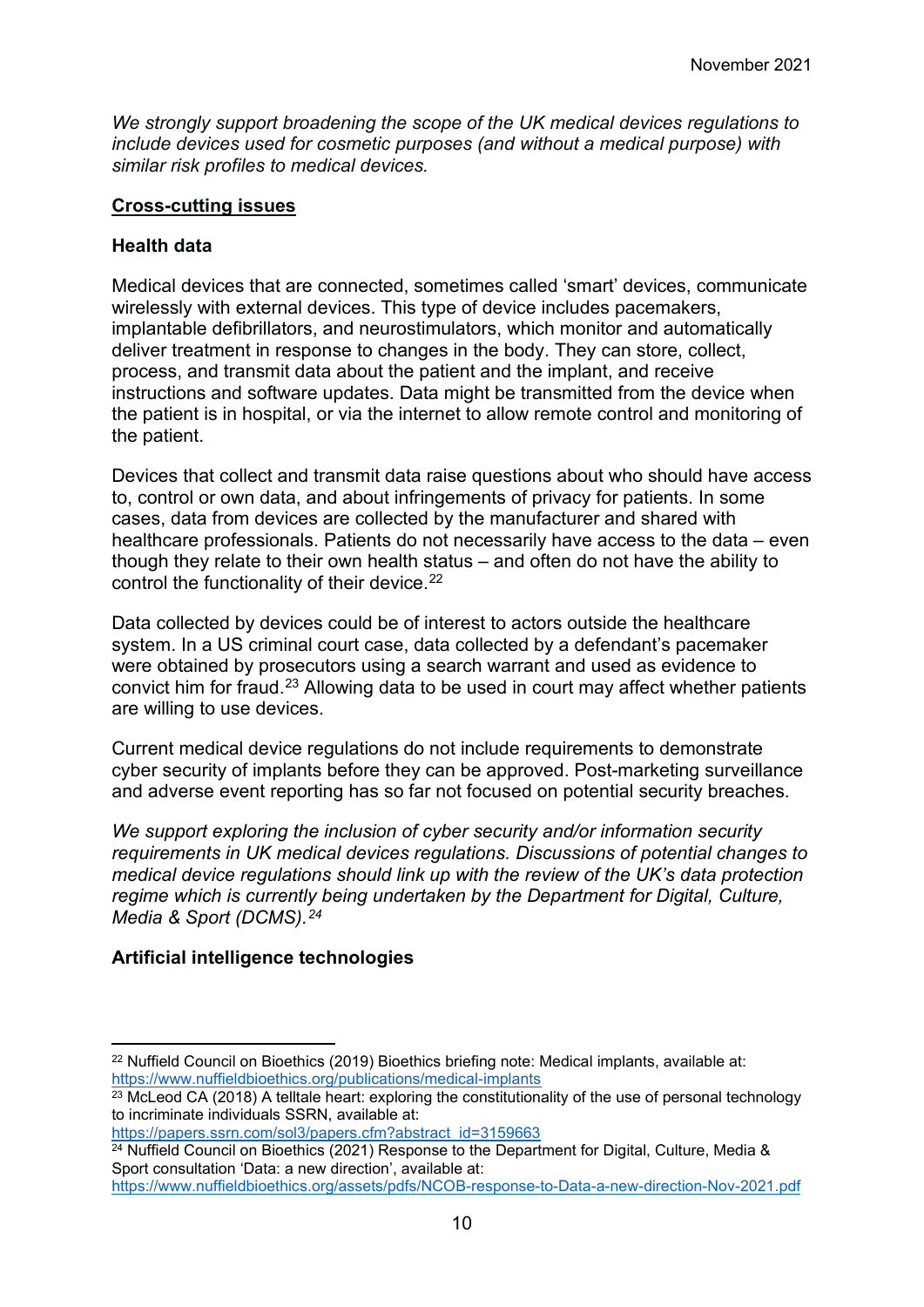The use of AI technologies in healthcare and research raises a number of ethical and social issues, many of which overlap with issues raised by the use of data and healthcare technologies more broadly.[25](#page-10-0)

AI technologies have the potential to help address important health challenges and reduce human bias and error, but they can also reflect and reinforce biases in the data used to train them. Concerns have been raised about the potential of AI technologies to lead to discrimination in ways that may be hidden or which may not align with legally protected characteristics, such as gender, ethnicity, disability, and age.

Taking one example, alongside its use in research and clinical decision-making, information about mental health status collected via a medical device could be utilised for profiling purposes and lead to discrimination and stigmatisation, or it could even be used to justify unnecessary or erroneous coercive interventions.<sup>26</sup> Related questions include who is accountable for decisions made by AI and how anyone harmed by the use of AI can seek redress.

A key challenge for future governance of AI technologies will be ensuring that AI is developed and used in a way that is transparent and compatible with the public interest, whilst stimulating and driving innovation in the sector. At a practical level, both patients and healthcare professionals will need to be able to trust AI technologies if they are to be implemented successfully in healthcare. These issues are being explored as part of the Department for Digital, Culture, Media & Sport review of the UK's data protection regime.[27](#page-10-2)

*Given the potential harms to patients, we support exploring amending the medical device regulations to require performance evaluation methods for diagnostic AI which would take a comparable approach to performance evaluation methods used for in vitro diagnostic medical devices.*

*In addition, the potential for AI technologies as a medical device to reflect or reinforce bias should be considered as part of the Government's review of potential bias in medical devices.[28](#page-10-3)*

#### **Exemptions: in-house, off-label and exceptional use**

Medical devices can be exempt from current regulatory requirements in certain circumstances:

<span id="page-10-0"></span><sup>&</sup>lt;sup>25</sup> Nuffield Council on Bioethics (2018) Bioethics briefing note: Artificial intelligence (AI) in healthcare and research, available at: [https://www.nuffieldbioethics.org/publications/ai-in-healthcare-and](https://www.nuffieldbioethics.org/publications/ai-in-healthcare-and-research)[research](https://www.nuffieldbioethics.org/publications/ai-in-healthcare-and-research)

<span id="page-10-1"></span><sup>&</sup>lt;sup>26</sup> See Nuffield Council on Bioethics (forthcoming) Bioethics briefing note: Digital technology in mental health care

<span id="page-10-2"></span><sup>&</sup>lt;sup>27</sup> Nuffield Council on Bioethics (2021) Response to the Department for Digital, Culture, Media & Sport consultation 'Data: a new direction', available at:

<span id="page-10-3"></span><https://www.nuffieldbioethics.org/assets/pdfs/NCOB-response-to-Data-a-new-direction-Nov-2021.pdf> <sup>28</sup> Department of Health and Social Care (2021) Review launched into the health impact of potential bias in medical devices, available at: [https://www.gov.uk/government/news/review-launched-into-the](https://www.gov.uk/government/news/review-launched-into-the-health-impact-of-potential-bias-in-medical-devices)[health-impact-of-potential-bias-in-medical-devices](https://www.gov.uk/government/news/review-launched-into-the-health-impact-of-potential-bias-in-medical-devices)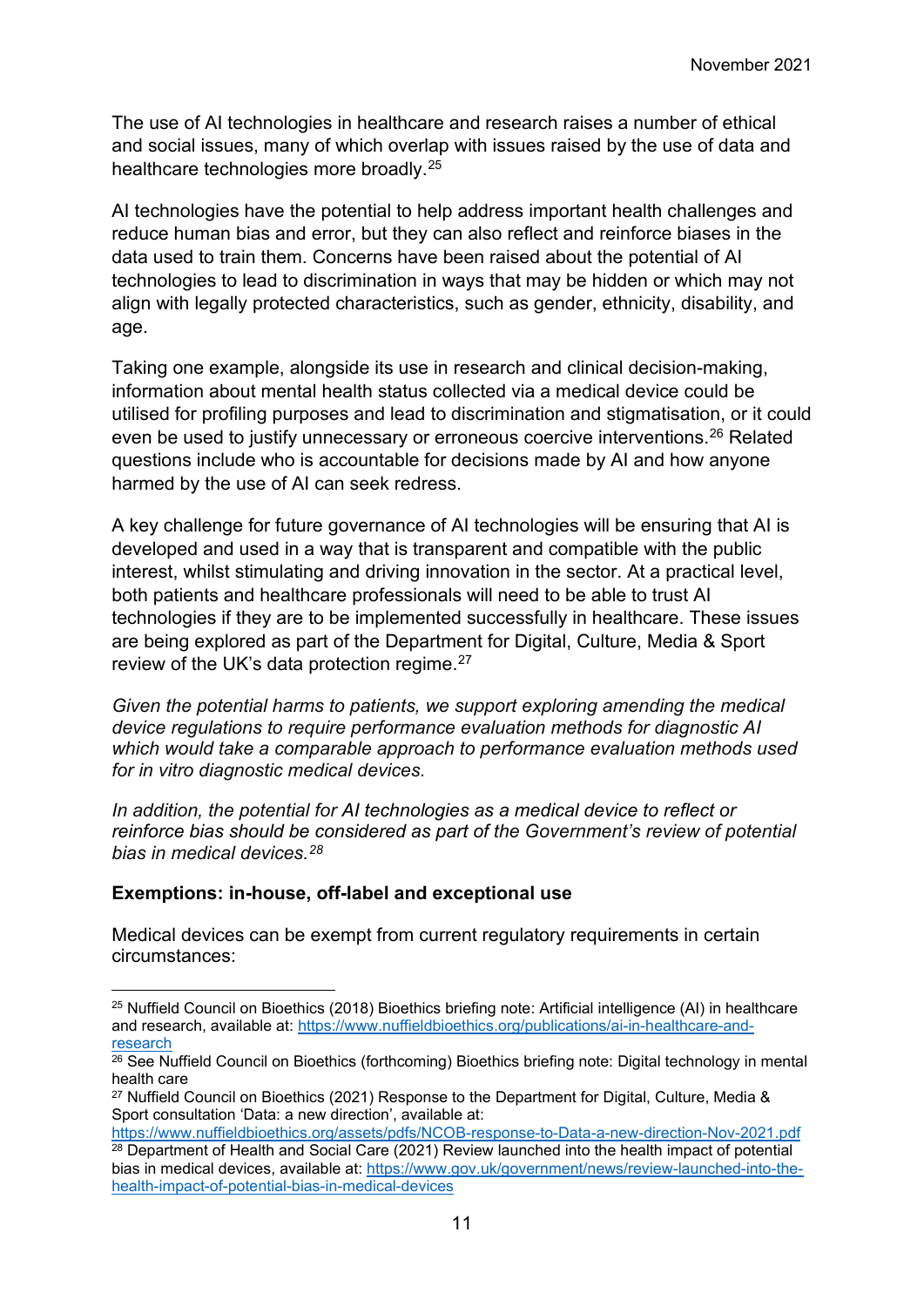- Under the in-house manufacture exemption, devices that are made in a healthcare establishment can be used for patients within that establishment without certification.
- Clinicians and manufacturers can apply to the MHRA for exceptional use of a medical device that has not been CE-marked if there is no certified device available that meets the needs of an individual patient. The device manufacturer must provide evidence of safety and the clinician must provide justification for its use.
- Devices can also be used 'off-label', for a purpose different to that for which they were certified. Where no treatment or device has worked or is available for a patient, implants that have not yet been certified can be used on humanitarian grounds.

The use of medical devices that have not been subject to the process required for CE marking requires balancing the interests of patients in accessing novel devices with ensuring they are protected from harm. [29](#page-11-0)

*In considering whether the UK medical devices regulations should be amended to require health institutions to meet certain requirements for 'in house' manufacturing, the MHRA should explore the requirements of other routes by which devices currently can be exempt from regulatory requirements, such as exceptional and offlabel uses.*

### **Approved bodies**

High-profile incidents involving medical devices, such as the failure of Poly Implant Prosthèse (PIP) breast implants, triggered calls for regulatory change across Europe. One problem that highlighted by critics was insufficient oversight of notified bodies (organisations designated by an EU country to assess the conformity of medical devices before being placed on the market). [30](#page-11-1) The new EU Medical Devices Regulation has introduced stricter criteria for the designation of notified bodies to ensure that they have the necessary expertise to evaluate evidence from manufacturers.

Since the UK withdrew from the EU, the MHRA has designated 'Approved Bodies' to assess whether manufacturers and their medical devices meet the requirements set out in the Medical Devices Regulations 2002. There is now an opportunity to drive improvements in the operation of Approved Bodies and ensure that they have the facilities, resources and procedures to effectively assess medical devices.

*We welcome an exploration of whether more stringent requirements should be placed on Approved Bodies in relation to, for example, organisational structure, independence and impartiality, liability and process requirements.* 

#### **Meeting patient need**

<span id="page-11-0"></span><sup>&</sup>lt;sup>29</sup> Nuffield Council on Bioethics (2018) Bioethics briefing note: Patient access to experimental treatments, available at:<https://www.nuffieldbioethics.org/publications/experimental-treatments> <sup>30</sup> House of Commons Science and Technology committee (2012) Regulation of medical devices in the UK and EU, available at:

<span id="page-11-1"></span><https://publications.parliament.uk/pa/cm201213/cmselect/cmsctech/163/163.pdf>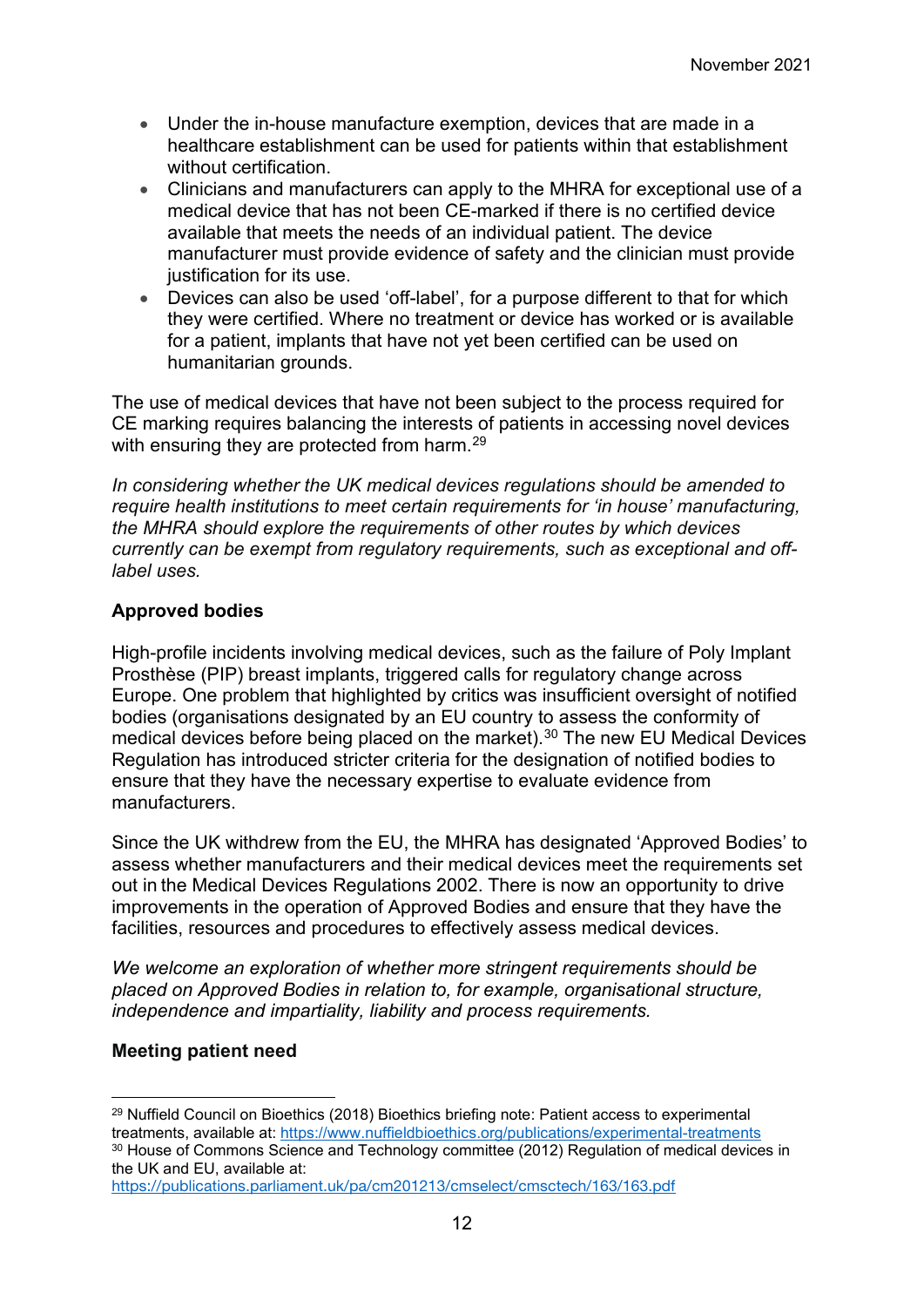In the past, the pace of development of device technology has not necessarily reflected patient need. For example, pacemakers have undergone dramatic changes in design and reliability since they were first implanted in the early 1930s. By comparison, shunts used to treat fluid on the brain have changed very little in 50 years, even though four out of ten shunts will malfunction in the first year after surgery.<sup>[31](#page-12-0)</sup>

Medical technology businesses, the majority of which are small- and medium-size enterprises (SMEs), face challenges in bringing implant innovation to market in the UK. In particular, there can be a lack of funding to support the translation of early stage research into commercially viable products. Innovation might be driven by market size or value, meaning that the development of implants for smaller groups of patients can fall behind.

We have concluded that state intervention in the market could be justified to secure the social benefits of innovation through direct reward for socially valued innovations $32$ 

*Patient need and the social value of medical devices should be central guiding principles in any consideration by the MHRA of new routes to the UK market or a "pathway for innovative MedTech" for devices that meet certain criteria (e.g., innovative devices, devices used to treat rare conditions, or devices being manufactured by SMEs).*

<span id="page-12-0"></span><sup>31</sup> Soler GJ (2018) A review of cerebral shunts, current technologies, and future endeavors Yale J Bil Med 91: 313- 21; NHS (2017) Complications – Hydrocephalus, available at: <https://www.nhs.uk/conditions/hydrocephalus/complications/>

<span id="page-12-1"></span> $32$  Nuffield Council on Bioethics (2012) Emerging biotechnologies: technology, choice and the public good, available at:<https://www.nuffieldbioethics.org/publications/emerging-biotechnologies>